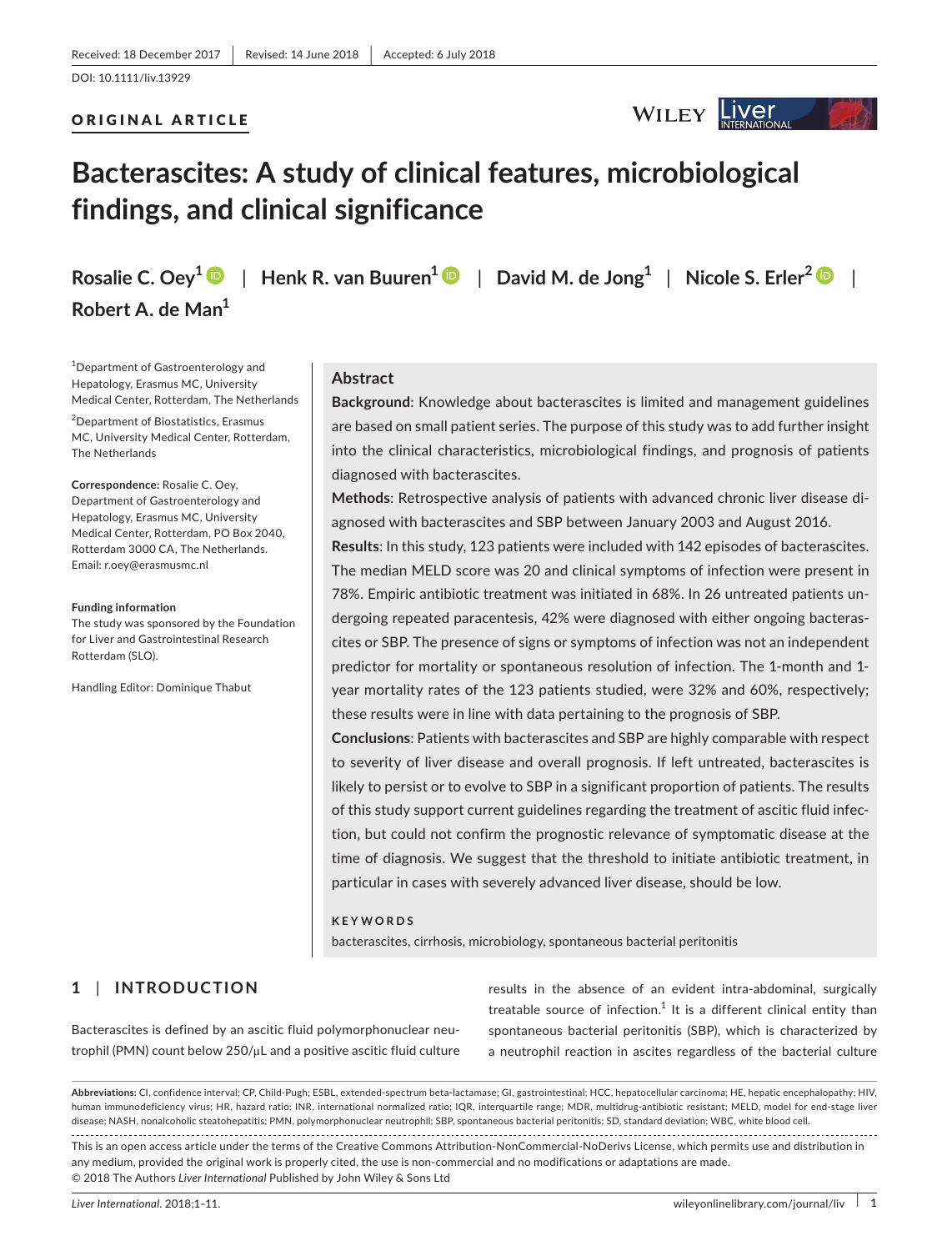result. Bacterascites is prevalent in 8%-11% of all patients with cirrhosis and ascites, and the clinical significance seems to vary according to how the infection was acquired. $2-7$ 

Several hypotheses have been proposed to explain the potential underlying pathophysiological mechanisms. The most common theory implicates that the bacterial colonization of ascites is caused by bacterial translocation from the intestinal lumen or by secondary translocation from a concomitant infection from extraintestinal sites (eg, urogenital or respiratory tract). The absence of an inflammatory response could be interpreted as an early phase of SBP, in which the neutrophil response has not commenced yet, or a spontaneously resolving infection, determined by good host defences or less virulent pathogens.<sup>1,4</sup> In this context, the term 'symptomatic bacterascites' has been introduced for patients with bacterascites and clinical symptoms of infection, in order to identify those patients who may require treatment. Furthermore, bacterascites caused by commensal skin bacteria has been attributed to exogenous contamination of the ascitic fluid sample and bacterascites with multiple pathogens may be caused by traumatic paracentesis.<sup>2,3</sup> The indication for antibiotic treatment of bacterascites is generally regarded to be dependent on the supposed pathophysiological mechanism and the clinical situation.

The AASLD practice guideline regarding the management of ascites states that patients with ascites and convincing signs or symptoms of infection should receive empiric antibiotic treatment.<sup>8</sup> This recommendation is based on one study with 36 cases of bacterascites receiving a follow-up paracentesis, in which 62% of the cases spontaneously resolved and 38% progressed to SBP.<sup>4</sup> The EASL clinical practice guideline endorses this recommendation and further states asymptomatic patients should undergo a second paracentesis when culture results come back positive. Patients in whom the repeated ascitic PMN count is greater as or equal to 250/μL should be treated for SBP, and the remaining patients (ie, PMN count below  $250/\mu$ L) should be followed up.<sup>9</sup> This guideline is based on a consensus document of the International Ascites Club in 2000.<sup>1</sup>

Although bacterascites is not an uncommon condition, relatively few studies on prognostic factors and outcome of this ascitic fluid infection have been reported.<sup>2-7</sup> Therefore, the purpose of this study was to assess the clinical characteristics, microbiological findings, and clinical course in consecutive patients diagnosed with bacterascites. We further attempted to study the prognostic impact of bacterascites in comparison to SBP, and to define the most logical therapeutic approach.

## **2** | **PATIENTS AND METHODS**

#### **2.1** | **Study design and data collection**

All consecutive ascites cultures performed in patients with advanced chronic liver disease between January 2003 and August 2016 at Erasmus MC, University Medical Center, were retrospectively

#### Key Points

• Bacterascites is an ascitic fluid infection with a positive bacterial culture and PMN count below 250/μL. Patients with bacterascites and SBP present with a similar degree of liver insufficiency and have a comparable poor prognosis. Current guidelines state patients with symptomatic bacterascites should receive antibiotic treatment. However, the present study could not confirm the prognostic importance of presence of symptoms at the time of diagnosis.

reviewed to identify patients fulfilling the diagnostic criteria for bacterascites. The Medical Ethics Committee Erasmus MC, approved the study protocol on February 27th, 2017 and stated that written informed patient consent was not necessary considering the design of the study.

All ascites samples obtained during the study period were reviewed, implying that, if applicable, multiple bacterascites episodes per patient were taken into account. The lowercase letter n was used to indicate the number of patients and the capital letter N for the number of bacterascites episodes.

Paracentesis was performed in patients with new-onset ascites, clinical deterioration, and large-volume removal in refractory ascites.<sup>9</sup> White blood cell (WBC) and PMN count in ascites were automatically determined and aerobic and anaerobic blood culture bottles (Bactec®) were used for bacterial cultures. Blood cultures taken within two hours before or after ascites cultures were considered to be concomitant.

Demographic, clinical, biochemical, and survival data from patient hospital records were collected.

To determine the prognostic impact of bacterascites in comparison with reported outcomes of SBP, a control cohort was established with patients from our centre with SBP, performed as described in a previous publication.<sup>10</sup> In order to create homogenous groups for survival analyses, patients with both episodes of bacterascites and SBP were categorized as SBP when the first ascites infection was SBP or bacterascites developed within 48 h to SBP. Patients with bacterascites developing SBP after 48 h, but within 30 days were excluded from survival analysis. In addition, the MELD scoredependent relation of the prognosis of bacterascites patients was studied and compared with SBP patients.<sup>11,12</sup>

Furthermore, a PubMed search was performed on December 1st, 2017 with the following search terms: spontaneous bacterial peritonitis (ALL) AND (outcome (ALL) OR mortality (ALL)) AND prognos\* (ALL). The studies were reviewed and included when the following criteria were met: (1) observational studies, (b) study population consisted of patients with SBP defined as a PMN count of 250/μL or greater in ascites, (c) minimum study population of 50 adult patients, (d) reporting survival analysis and 1-month or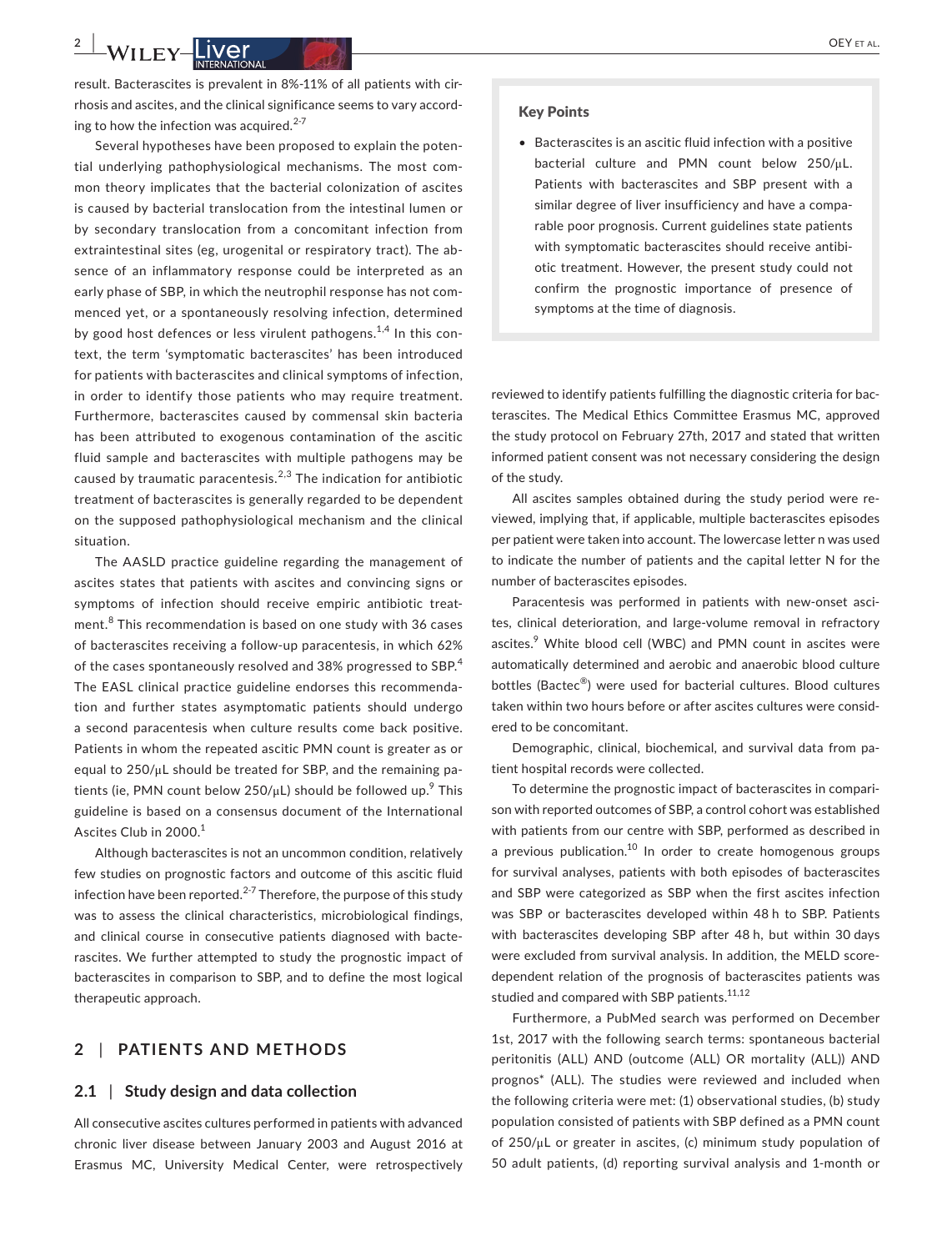TABLE 1 Baseline demographic and clinical patient characteristics

|                                                    | <b>Patients with</b><br>bacterascites<br>(n = 123) |
|----------------------------------------------------|----------------------------------------------------|
| Male, n (%)                                        | 76 (62%)                                           |
| Age in years, mean (SD)                            | $63$ ( $\pm$ 14)                                   |
| Aetiology of cirrhosis, n (%)                      |                                                    |
| Alcohol                                            | 35 (29%)                                           |
| Viral                                              | 26 (21%)                                           |
| Autoimmune-related                                 | 19 (15%)                                           |
| Alcohol + viral                                    | 10 (8%)                                            |
| <b>NASH</b>                                        | 9(7%)                                              |
| Other                                              | 24 (20%)                                           |
| MELD score, median (IQR)                           | 20 (14-25)                                         |
| Child-Pugh score, median (IQR)                     | $8(7-10)$                                          |
| Child-Pugh class, n (%)                            |                                                    |
| Class A                                            | 30 (24%)                                           |
| Class B                                            | 61 (50%)                                           |
| Class <sub>C</sub>                                 | 32 (26%)                                           |
| $HCC, n$ $%$                                       | 21 (17%)                                           |
| Sodium (mmol/L), mean (SD)                         | 136 (±8)                                           |
| $C$ reatinin (µmol/L), median (IQR)                | 109 (73-168)                                       |
| Albumin (g/L), mean (SD)                           | 29 (±6)                                            |
| Total bilirubin (µmol/L), median (IQR)             | 51 (26-135)                                        |
| INR, mean (SD)                                     | $1.7 \, (\pm 0.7)$                                 |
| Ascites, n (%)                                     |                                                    |
| Diuretic-responsive                                | 33 (27%)                                           |
| Diuretic-refractory                                | 90 (73%)                                           |
| Hepatic encephalopathy, n (%)                      |                                                    |
| None                                               | 73 (59%)                                           |
| West Haven grade 1-2                               | 32 (26%)                                           |
| West Haven grade 3-4                               | 18 (15%)                                           |
| $PMN$ count in ascites (cells/ $\mu$ L), mean (SD) | 48 (±61)                                           |
| Protein level in ascites (g/L), mean (SD)          | 16(±10)                                            |
| Recent GI bleed, n (%)                             | 35 (28%)                                           |
| Use of norfloxacin, n (%)                          | 27 (22%)                                           |
| Primary prophylaxis                                |                                                    |
| Secondary prophylaxis                              |                                                    |
| Admission status during paracentesis, n (%)        |                                                    |
| Inpatient                                          | 103 (84%)                                          |
| Outpatient                                         | 20 (16%)                                           |

GI, gastrointestinal; HCC, hepatocellular carcinoma; INR, international normalized ratio; IQR, interquartile range; MELD, model for end-stage liver disease; NASH, nonalcoholic steatohepatitis; PMN, polymorphonuclear neutrophil; SD, standard deviation.

in-hospital mortality rate, and (e) written in English. Interventional studies (eg, randomized controlled trials), studies with a selected population (eg, HIV patients), and abstracts were excluded. Study and clinical characteristics were collected from the included studies.

#### **2.2** | **Definitions**

Bacterascites was defined as an ascitic fluid sample with a PMN count below 250/μL and a positive bacterial culture, in the absence of evidence for an intra-abdominal source of infection.<sup>1</sup> Infection acquisition was categorized as nosocomial (infection was detected after 48 h after hospital admission), healthcare-associated (<48 h after hospital admission in patients with any 90-day prior healthcare contact), or community-acquired (within 48 h after hospital admission in patients without any 90-day prior healthcare contact).<sup>13</sup> Ascites was graded as diuretic-responsive or diuretic-refractory, and hepatic encephalopathy (HE) as none, or West Haven grade 1-4. Patients were categorized as symptomatic, when one or more of the following symptoms, shown to be frequently present in patients with SBP, were recorded: abdominal discomfort (feeling of fullness), abdominal pain/tenderness, fever, and a change in mental status (recorded as HE grade).<sup>14</sup> Recent gastrointestinal (GI) bleeding was defined as a diagnosed upper GI bleeding in the 72 h prior to index paracentesis. During the study period, the standard primary antibiotic treatment in patients with variceal bleeding was oral norfloxacin 400 mg twice daily or intravenous ceftriaxone 1 g daily during five days. The secondary prophylaxis for SBP was norfloxacin 400 mg once daily. $8,9$ 

#### **2.3** | **Statistical analysis**

Continuous variables were reported as mean with standard deviation (SD), after visual confirmation of approximate normality, and compared using the Student's *t*-test. Categorical variables were reported as count with proportion and compared using the Chi-square test. A two-sided *P*-value <0.05 was considered significant.

Transplantation-free survival was analysed using Kaplan-Meier survival analysis. Follow-up started at the time of the first ascitic fluid analysis. A multivariable logistic regression analysis was carried out to identify predictors for treatment of bacterascites, a multivariable logistic regression analysis in the untreated patient group to identify risk factors for worse outcome (ie, liver-related death before culture results were known, SBP development, and persisting bacterascites), and a multivariable Cox's proportional hazard analysis to identify independent predictors for 3-month mortality. These analyses were performed using the candidate predictor variables: age, gender, aetiology of liver disease, MELD score, hepatocellular carcinoma, gastrointestinal bleeding, HE, grade of ascites, symptoms of infections, immunosuppressive medication use, antibiotic prophylaxis use, Staphylococci cultured, and PMN count in ascites, with the addition of initiation of antibiotic treatment for bacterascites in the Cox's regression. The regression models were employed using the backward stepwise selection method with removal testing based on the probability of the likelihood-ratio statistic. Statistical analyses were performed using SPSS Statistics for Windows, Version 21.0. (IBM Corp., Armonk, NY, USA).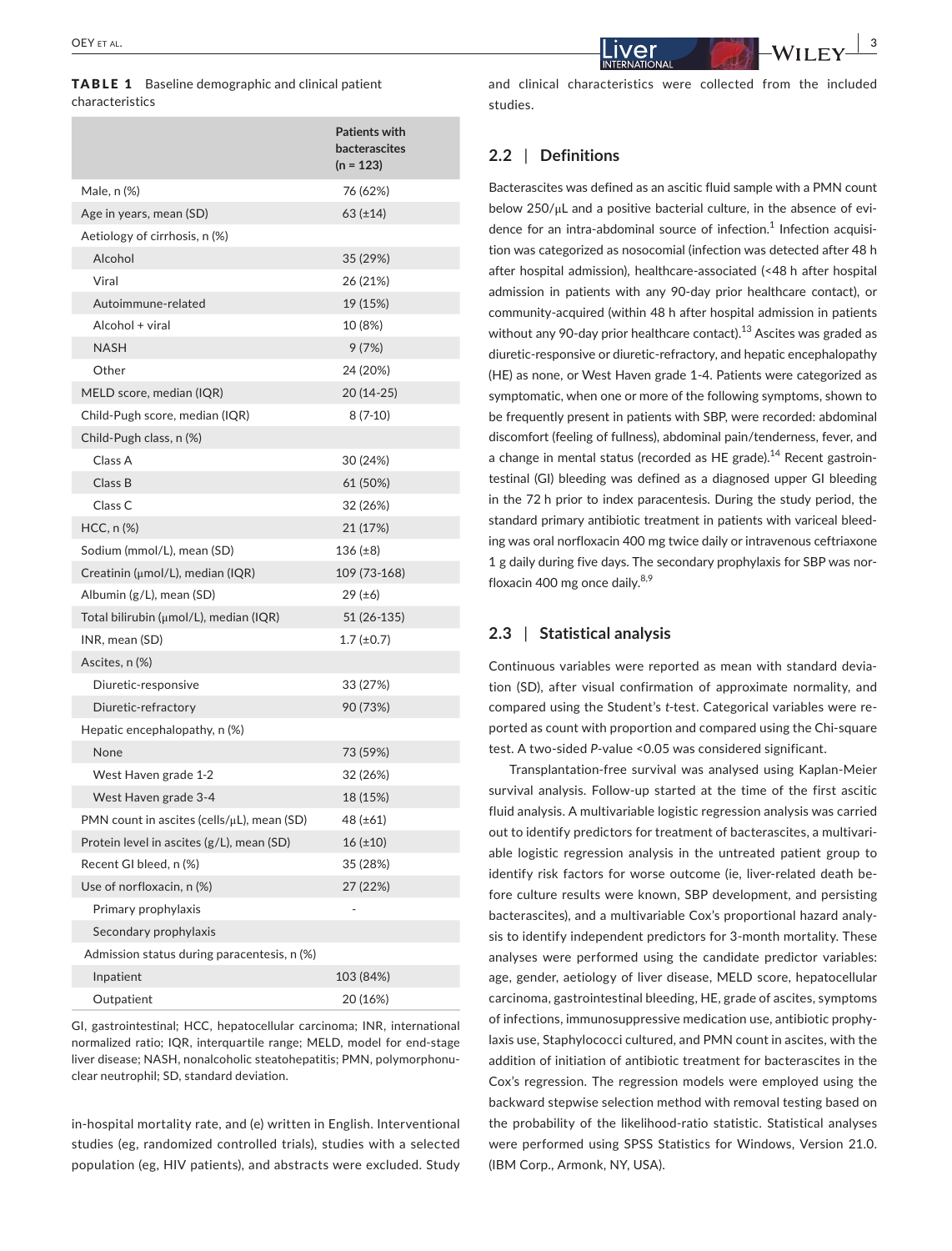**4** *LOUGH DEYETAL OEYETAL* 

# **3** | **RESULTS**

# **3.1** | **Patients**

Between January 2003 and August 2016, 142 episodes of bacterascites were diagnosed in 123 patients. The demographic, clinical, and laboratory data are summarized in Table 1. Patients with bacterascites were mainly male with a mean age of 63 years (±14) and a median MELD score of 20 (IQR 14-25).

#### **3.2** | **Bacterascites**

The infection was in 11% of the bacterascites episodes community acquired, in 55% healthcare-associated, and in 34% nosocomial acquired.

One or more clinical symptoms of infection were present in the majority (78%) of patients with bacterascites. Sole abdominal discomfort was reported by 18%, HE by 16%, abdominal pain by 9%, and fevers or chills by 3%. A combination of these symptoms were present in 32%: 13% had HE and abdominal pain, 11% HE, fever and abdominal pain, 5% fever and abdominal pain, and 3% HE and fever.

Symptomatic patients had a similar age (mean 64 vs 63 years; *P* = 0.907), MELD score (median 20 vs 19 points; *P* = 0.313), serum creatinine (median 106 vs 104 mmol/L; *P* = 0.606) and PMN count in ascites (median 23 vs 19 cells/μL; *P* = 0.576) compared to asymptomatic patients. Table 2 shows additional characteristics in relation to the presence of symptoms. Monomicrobial bacterascites was just as likely to be symptomatic as polymicrobial bacterascites (*P* = 0.660). Seventeen percent of patients with bacterascites were diagnosed with concomitant infections of the respiratory tract (6%), urinary tract (5%), or skin (6%). Concomitant blood cultures were obtained in 42% and 17% of symptomatic and asymptomatic cases respectively. The proportion of positive blood cultures did not statistically differ between the groups.

Fourteen patients were diagnosed with more than one episode of bacterascites. In five patients, the second episode was diagnosed within 5 days, and in nine patients after a median time of 31 days. Of these 14 patients, nine patients died, four patients received a liver transplant, and one patient was lost to-follow-up. The median time till one of the endpoints was reached was 74 days. When patients

**TABLE 2** Clinical and infection characteristics according to symptoms associated with bacterascites ( $N = 142$  episodes)

|                                                     | No symptoms<br>$(N = 31)$ | Any symptoms<br>$(N = 111)$ | Abdominal<br>discomfort<br>$(N = 26)^a$ | Abdominal pain<br>$(N = 52)^{a}$ | New-onset/<br>worsening HE<br>$(N = 56)^a$ | Fever<br>$(N = 32)^{a}$ |
|-----------------------------------------------------|---------------------------|-----------------------------|-----------------------------------------|----------------------------------|--------------------------------------------|-------------------------|
| <b>Clinical characteristics</b>                     |                           |                             |                                         |                                  |                                            |                         |
| MELD score,<br>median (IQR)                         | 19 (10)                   | 20(11)                      | 17(7)                                   | 21(12)                           | 23(11)                                     | 25(10)                  |
| PMN count in<br>ascites (cells/µL),<br>median (IQR) | 19 (44)                   | 23 (50)                     | 28 (41)                                 | 30(62)                           | 21 (48)                                    | 40 (79)                 |
| Infection characteristics                           |                           |                             |                                         |                                  |                                            |                         |
| Acquisition infection, N (%)                        |                           |                             |                                         |                                  |                                            |                         |
| Community-<br>acquired                              | 4(13%)                    | 11 (10%)                    | 3(11%)                                  | 6(12%)                           | 3(5%)                                      | 3(9%)                   |
| Healthcare-<br>associated                           | 15 (48%)                  | 63 (57%)                    | 14 (54%)                                | 35 (67%)                         | 30 (54%)                                   | 18 (56%)                |
| Nosocomial                                          | 12 (39%)                  | 37 (33%)                    | 9(35%)                                  | 11 (21%)                         | 23 (41%)                                   | 11 (35%)                |
| Repeated paracen-<br>teses after 48 h, N<br>(%)     | 15 (48%)                  | 70 (63%)                    | 17 (65%)                                | 30 (58%)                         | 32 (57%)                                   | 18 (56%)                |
| Ascites culture<br>monomicrobial, N<br>(%)          | 26 (84%)                  | 89 (80%)                    | 21 (81%)                                | 39 (75%)                         | 46 (82%)                                   | 24 (75%)                |
| Concomitant infection, N (%)                        |                           |                             |                                         |                                  |                                            |                         |
| Respiratory tract                                   | 1(3%)                     | 8(7%)                       | $\mathsf{O}$                            | 3(6%)                            | 7(12%)                                     | 6 (19%)                 |
| Skin                                                | 1(3%)                     | 8 (7%)                      | 1(4%)                                   | 6(12%)                           | 4(7%)                                      | 2(6%)                   |
| Urinary tract                                       | $\mathbf 0$               | 7(6%)                       | $\mathbf{O}$                            | 3(6%)                            | 3(5%)                                      | 4(12%)                  |
| Concomitant blood culture, N (%)                    |                           |                             |                                         |                                  |                                            |                         |
| Non taken                                           | 25 (80%)                  | 65 (59%)                    | 23 (88%)                                | 24 (46%)                         | 27 (48%)                                   | 10 (31%)                |
| Negative                                            | 3(10%)                    | 21 (19%)                    | 1 (4%)                                  | 13 (25%)                         | 15 (27%)                                   | 8 (25%)                 |
| Positive                                            | 3(10%)                    | 25 (22%)                    | 2(8%)                                   | 15 (29%)                         | 14 (25%)                                   | 14 (44%)                |

<sup>a</sup>Patients could have multiple symptoms per episode. More details are described in the Results section in the paragraph Bacterascites.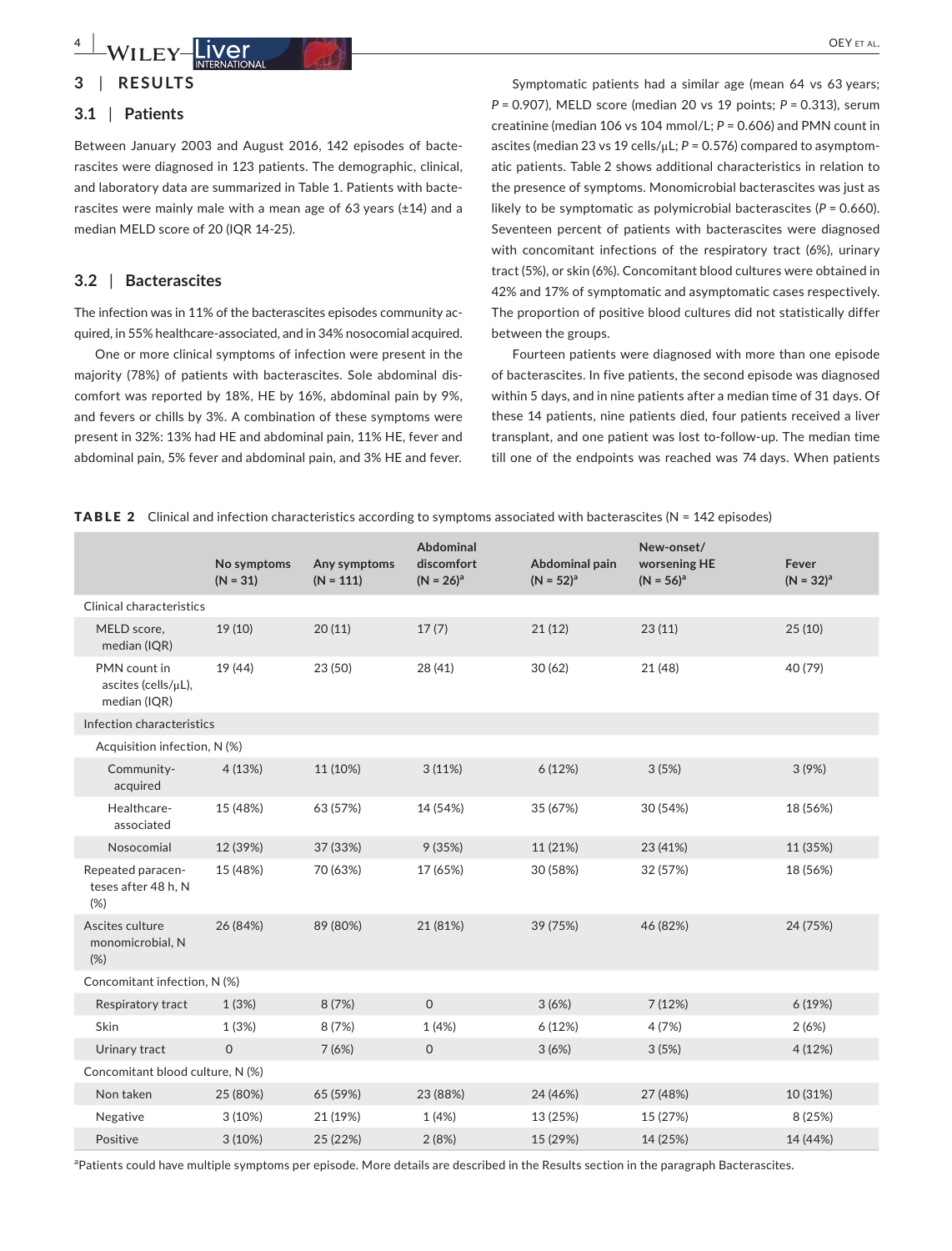

with a single episode were compared with patients with multiple episodes, there were no statistical differences in age, gender, MELD score, PMN count in ascites, presence of symptoms, antibiotic prophylaxis use, or presence of a GI bleed.

In 36 of 142 bacterascites episodes (25.4%), an admission to the intensive care unit (ICU) was necessary; 14 cases (9.9%) of bacterascites were diagnosed on the ICU and in 22 cases (15.5%) patients were admitted to the ICU after organ failure development following bacterascites diagnosis. ICU admission was less than 7 days in 21 cases, between 7 and 14 days in six cases, between 14 and 30 days in four cases, longer than 30 days in five cases.

#### **3.3** | **Microbiology**

Monomicrobial bacterascites was found in 81% of all episodes, consequently multiple pathogens were cultured in 19% of all episodes. In polymicrobial bacterascites, two or three different organisms were cultured. Gram-positive bacteria were predominantly cultured in monomicrobial bacterascites. The 177 species cultured in monomicrobial and polymicrobial bacterascites are listed in Figure 1. Staphylococci were most often isolated (43%), followed by Streptococci (17%), Enterococci (14%), and Escherichia (11%). The cultured species of these four most common found genera are subtyped in Figure S1.

Multidrug antibiotic-resistant (MDR) organisms were isolated in 25% of all episodes. Methicillin-resistant Staphylococci were the most frequently found MDR organism ( $N = 26$ ), followed by extended-spectrum beta-lactamase (ESBL) producing bacteria  $(N = 8)$ . A similar proportion of patients using primary antibiotic prophylaxis were infected with a MDR organism (29.0%) compared to patients without prophylaxis (23.1%) (*P* = 0.506).

# **3.4** | **Antibiotic therapy**

In 96 (68%) of the total 142 episodes of bacterascites antibiotic treatment was initiated: in 49 episodes after paracentesis and before culture results became available, in 47 episodes after culture results were known. In 16 cases, the antibiotic treatment was modified based on culture results. Amoxicillin-clavulanic acid combination was most often prescribed (30%), followed by cephalosporin (14%) and vancomycin (10%). Symptomatic patients more often received treatment compared to asymptomatic patients (72% vs 52%; *P* = 0.031). Patients with higher MELD score (HR 1.156 per point, 95%CI 1.060-1.260, *P* = 0.001), higher PMN count in ascites (HR 1.017 per point, 95%CI 1.005-1.030, *P =* 0.007), an infection with another bacterial genus than Staphylococci (HR 3.512, 95%CI 1.333-9.253, *P =* 0.011), and a female gender (HR 2.837, 95%CI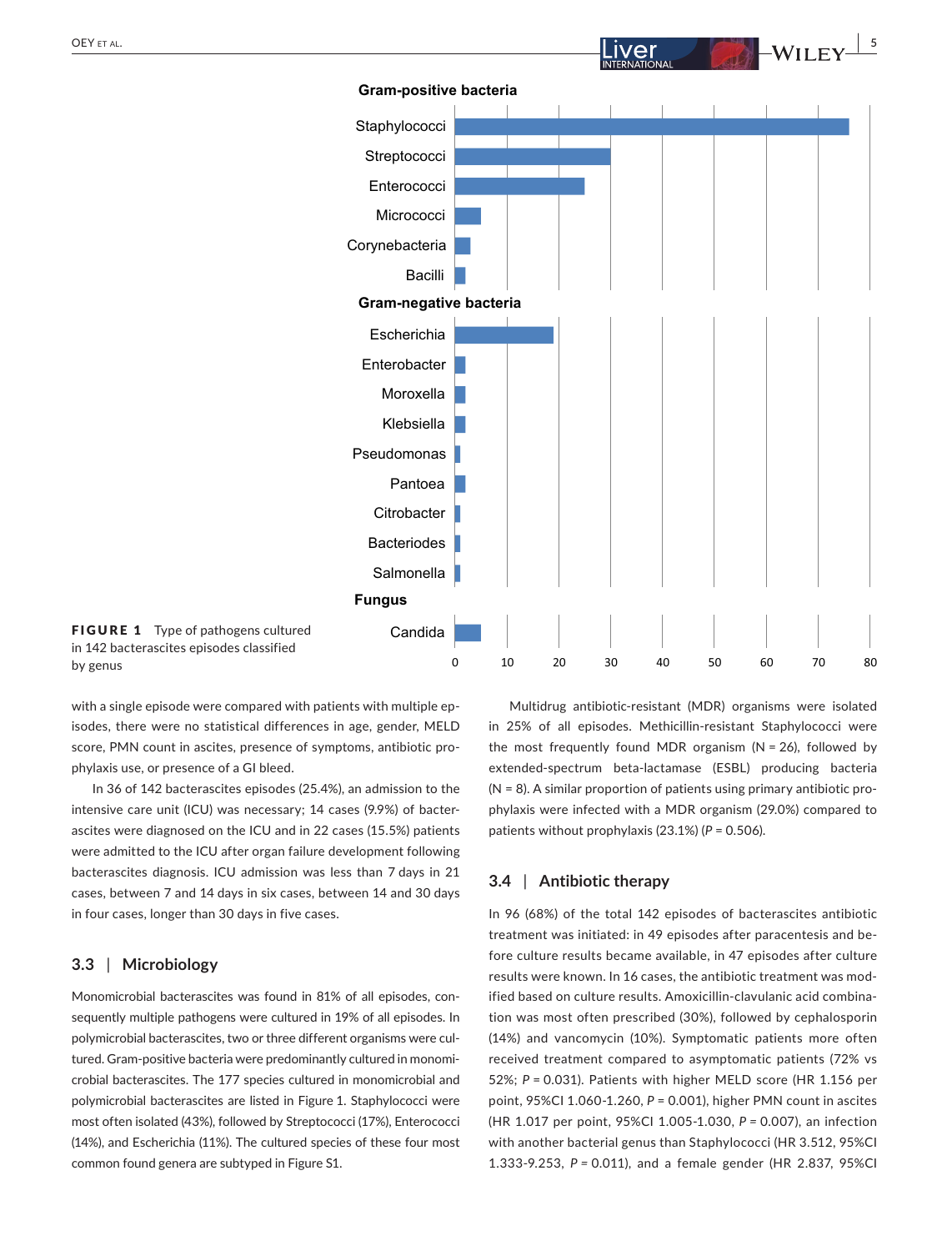

FIGURE 2 The clinical course of patients with bacterascites without antibiotic treatment

1.066-7.547, *P =* 0.037) were more likely to receive antibiotic treatment for bacterascites.

In 46 episodes of bacterascites, antibiotic treatment was not initiated. In 31/46 episodes (67%), patients had signs or symptoms of infection. A total of 111 episodes of bacterascites were symptomatic. The ascitic PMN count in 80 patients who were treated with antibiotics was significantly higher (median 31, range 0-235) than the PMN count (median 13, range 0-71) in those patients ( $n = 31$ ) who did not receive antibiotic treatment (*P* = 0.002). Figure 2 shows a flow chart of the clinical course of the untreated episodes of bacterascites. Of these 46 bacterascites episodes, the patient died before culture results were known in eight cases, in all these cases of decompensating liver disease. These eight patients had a median MELD score of 29 (IQR 18- 30), median serum creatinine of 147 μmol/L (IQR 100-250), and 5/8 patients were admitted at the ICU; either before paracentesis (two patients), or after paracentesis (three patients). SBP developed in six cases, and bacterascites persisted in five cases. The latter group and those diagnosed with SBP were immediately treated with antibiotics. A logistic regression analysis was performed in the untreated patients to identify risk factors for liver-related death before culture results were known, SBP development, and persisting bacterascites (19/46) compared to clinical remission (27/46). We found that MELD score (HR 1.286 per point, 95%CI 1.071-1.546, *P* = 0.007) and age (HR 1.113 per year, 95%CI 1.027-1.205, *P =* 0.009) were independent risk factors.

#### **3.5** | **Clinical course and outcome**

The survival analyses included 114 patients with bacterascites and 88 patients with SBP, after the exclusion of patients with both SBP and bacterascites. The median follow-up time in 114 patients was 38 days (IQR 15-272). In this study cohort, 27 patients were alive or lost to follow-up, 16 patients received a liver transplant, and 71 patients died. The causes of death were in 36 patients (50.7%) liver disease-related, in 29 patients (40.9%) unknown, and in six patients (8.4%) a combination of liver disease-related and nonliver disease-related.

The cumulative mortality rates in bacterascites patients (1 month: 36%; 3-month: 56%; 6-month: 62%; 1-year: 66%) are statistically comparable to that reported for SBP patients (1-month: 34%; 3-month: 54%; 6-month: 67%; 1-year: 77%) (log-rank test *P* = 0.397) (Figure 3).

The most important predictive factors for 3-month mortality after bacterascites diagnosis were: MELD score and the presence of hepatic encephalopathy (Table 3). Figure 4 shows the MELD scoredependent relation of survival in 114 patients with bacterascites and 88 patients with SBP.

# **3.6** | **Bacterascites in comparison with SBP in the literature**

Our literature search for relevant studies of SBP identified 17 publications (Table 4).10,15-30 The reported baseline clinical characteristics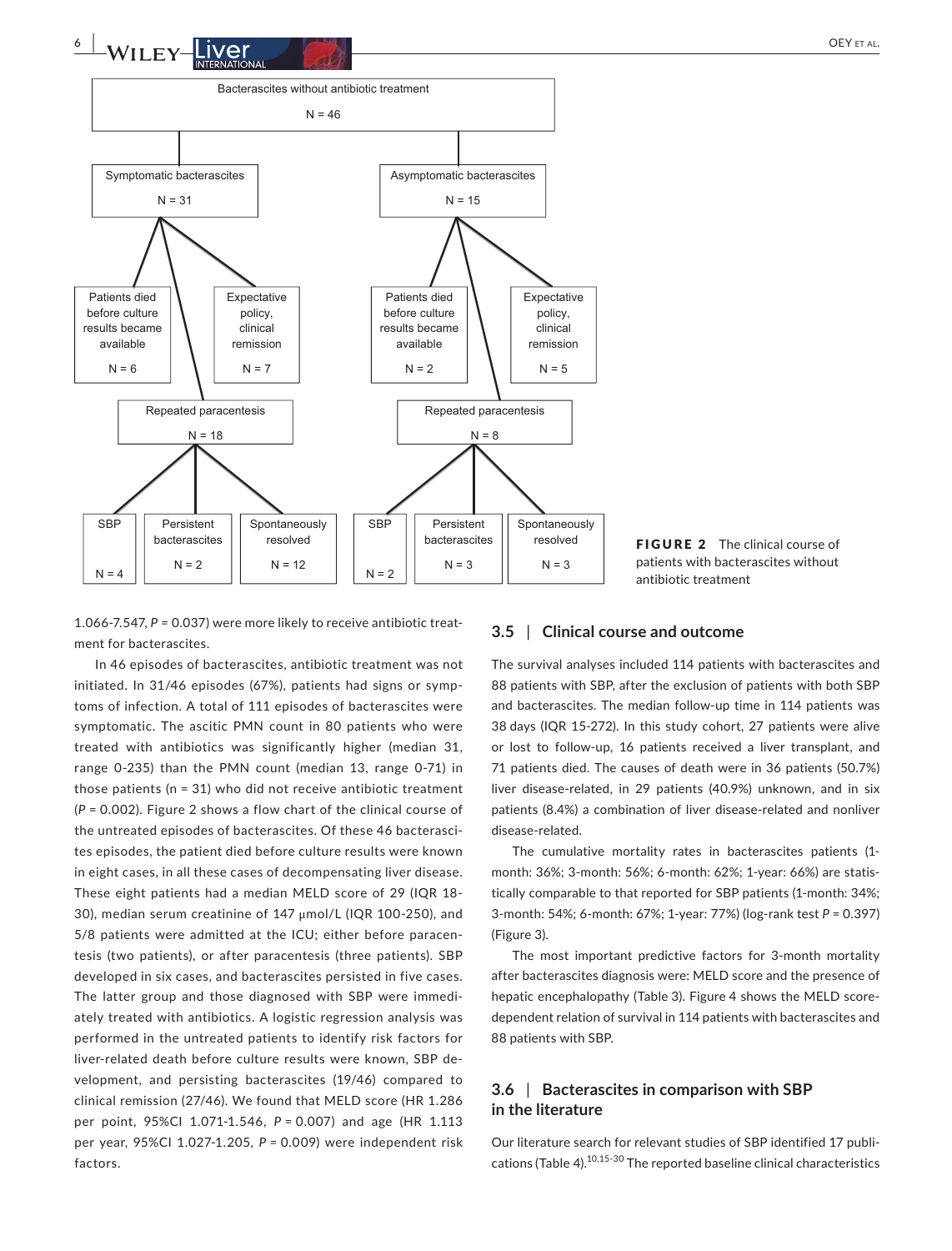

| $\rightarrow$ - Bacterascites 114 |    | 48 | 40 | 28 |
|-----------------------------------|----|----|----|----|
| $-$ SBP                           | 88 | 39 |    | 19 |

FIGURE 3 Comparable cumulative survival curves shown for 114 patients with bacterascites (red solid line) and 88 patients with SBP (blue solid line) (log-rank test *P* = 0.3973). The dashed lines with corresponding colours display the 95% confidence interval

TABLE 3 Independent predictive factors of 114 bacterascites patients predicting 3-month mortality (58 events) identified by multivariable Cox-regression analysis

|                        | <b>HR</b> | 95% CI      | P-value |
|------------------------|-----------|-------------|---------|
| MELD score (per point) | 1.099     | 1.082-1.156 | <0.001  |
| Hepatic encephalopathy |           |             |         |
| None (reference)       | 1         |             | 0.002   |
| West Haven grade 1-2   | 1.411     | 0.697-2.856 |         |
| West Haven grade 3-4   | 3.209     | 1.614-6.381 |         |

CI, confidence interval; HR, hazard ratio; MELD, model for end-stage liver disease.

 **|** OEY et al. **7**

including age, gender distribution, and liver disease severity scores of SBP were comparable to those identified in our patient population with bacterascites. In addition, the cumulative mortality rate in our bacterascites cohort (1-month: 36%; 6-month: 62%; 1-year: 66%) also appears comparable to that reported for SBP (1-month: 13%- 49%; 6-month: 52%-59%: 1-year: 49%-70%).

# **4** | **DISCUSSION**

Bacterascites is an infectious complication occurring in patients with advanced or end-stage liver disease, and is associated with a high short-term mortality risk. Bacterascites tends to persist, or to evolve to SBP, in a significant proportion of cases. Further, our findings indicate that bacterascites diagnosed in in-hospital patients has great similarities to SBP. In particular, patients with bacterascites and SBP present with a similar degree of liver insufficiency and have a comparable poor prognosis.

In our cohort, 78% of patients showed clinical symptoms of infection, which is reasonably similar to the rates of 66%-71% in previously published studies.<sup>4,6</sup> Although it is generally accepted that SBP is frequently accompanied by clinical symptoms, a proportion of 13%-32% patients with SBP has been reported to be asymptomatic.<sup>6</sup>

With the results of this study, it is difficult to clearly elucidate the underlying pathogenesis of bacterascites. Gram-positive bacteria were frequently isolated in bacterascites, which is in line with findings from other bacterascites series.<sup>2,5-7</sup> However, only a minority of episodes of bacterascites was considered to be due to exogenous contamination. In many cases, patients showed evident symptoms of infection, had a concomitant positive blood culture, or there were evidence of a porte d'entrée from the skin through an inserted line or catheter. It could be hypothesized that Gram-positive bacteria are less virulent or less likely to induce an inflammatory host reaction,



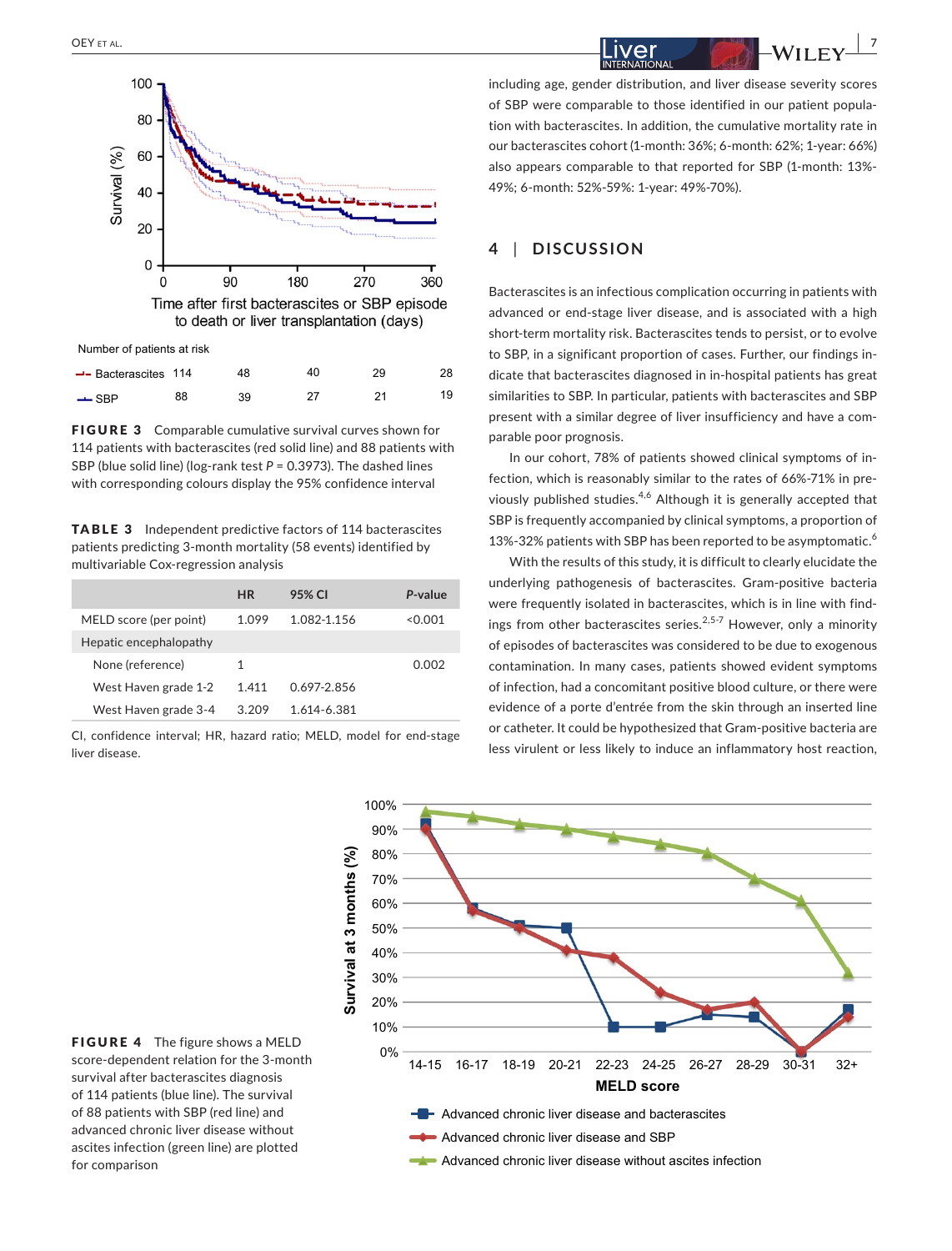**8 |**  $\mathbf{M}_{\mathbf{U}}$  **<b>|**  $\mathbf{I}_{\mathbf{V}}$  **|**  $\mathbf{M}_{\mathbf{U}}$  **<b>|**  $\mathbf{I}_{\mathbf{V}}$  **|**  $\mathbf{M}_{\mathbf{U}}$  **|**  $\mathbf{M}_{\mathbf{U}}$  **|**  $\mathbf{M}_{\mathbf{U}}$  **|**  $\mathbf{M}_{\mathbf{U}}$  **|**  $\mathbf{M}_{\mathbf{U}}$  **|**  $\mathbf{M}_{\mathbf{U}}$  **|**  $\mathbf{M}_{\mathbf{U}}$  **|**

| TABLE 4                                                  |                       |                 |          |                                        |                | Overview of observational studies assessing the clinical characteristics and mortality rates of patients with SBP in comparison with our present study with bacterascites patients |                   |                  |
|----------------------------------------------------------|-----------------------|-----------------|----------|----------------------------------------|----------------|------------------------------------------------------------------------------------------------------------------------------------------------------------------------------------|-------------------|------------------|
| Author, year (corresponding<br>number in reference list) | Number of<br>patients | Male gender (%) | Mean age | CP class A/B/C (%) or<br>mean CP score | Mean MELD      | hospital mortality<br>1-month or in-                                                                                                                                               | 6-month mortality | 1-year mortality |
| Toledo, (1993) ( <sup>15</sup> )                         | 185                   | 64%             | 56       | 1/22/74                                |                | 44%                                                                                                                                                                                |                   |                  |
| Follo, (1994) ( <sup>16</sup> )                          | 197                   | 63%             | 55       |                                        |                | 24%                                                                                                                                                                                |                   |                  |
| Navasa, (1998) (17)                                      | 52                    | 63%             | 64       | 10.5                                   |                | 23%                                                                                                                                                                                |                   |                  |
| Thuluvath, (2001) ( <sup>18</sup> )                      | 348                   | 57%             | 58       | l,                                     |                | 33%                                                                                                                                                                                | $\blacksquare$    |                  |
| Soylu, (2005) ( <sup>19</sup> )                          | 87                    | 71%             | S3       | 0/10/90                                |                | 26%                                                                                                                                                                                |                   |                  |
| Song, (2006) ( <sup>20</sup> )                           | 106                   | 79%             | 55       | 0/28/72                                |                | 33%                                                                                                                                                                                | 59%               |                  |
| Nobre, (2008) ( <sup>21</sup> )                          | 73                    | 77%             | 29       | 0/23/77                                | 23             | 37%                                                                                                                                                                                |                   |                  |
| Cheong, (2009) ( <sup>22</sup> )                         | 236                   | 70%             | 57       | 10.6                                   |                | 49%                                                                                                                                                                                |                   |                  |
| Terg, (2009) ( <sup>23</sup> )                           | 127                   |                 |          |                                        | 18             | 17%                                                                                                                                                                                |                   |                  |
| Kim, (2010) ( <sup>24</sup> )                            | 130                   | 68%             | 52       | 10.7                                   | ï              | 13%                                                                                                                                                                                | 52%               | 70%              |
| Tsung, (2013) ( <sup>25</sup> )                          | 95                    | 74%             | 59       | 2/31/67                                |                | 39%                                                                                                                                                                                | 55%               | 63%              |
| Tandon, (2013) ( <sup>26</sup> )                         | 184                   | 66%             | 55       |                                        | 20             | 27%                                                                                                                                                                                | ï                 | $\overline{1}$   |
| Cho, (2014) ( <sup>27</sup> )                            | 336                   | 77%             | 22       | 10.9                                   | 22             | 38%                                                                                                                                                                                | J.                |                  |
| Lim, (2014) ( <sup>28</sup> )                            | 75                    | 88%             | 59       | 11.0                                   | 19             | 25%                                                                                                                                                                                |                   |                  |
| Hassan, $(2015)(^{29})$                                  | 100                   | 68%             | 57       | 0/15/85                                | $\frac{8}{18}$ | 22%                                                                                                                                                                                |                   |                  |
| Balaraju, (2017) ( <sup>30</sup> )                       | 150                   | 86%             | 48       | 5/21/74                                | 22             | 31%                                                                                                                                                                                | 59%               | $\mathbf{I}$     |
| Oey, (2017) ( <sup>10</sup> )                            | 95                    | 62%             | 54       | 5/35/60                                | 21             | 33%                                                                                                                                                                                |                   | 49%              |
| Present study                                            | 114                   | 62%             | 63       | 24/50/26                               | 20             | 36%                                                                                                                                                                                | 62%               | 66%              |
| CP, Child-Pugh; MELD, model for end-stage liver disease. |                       |                 |          |                                        |                |                                                                                                                                                                                    |                   |                  |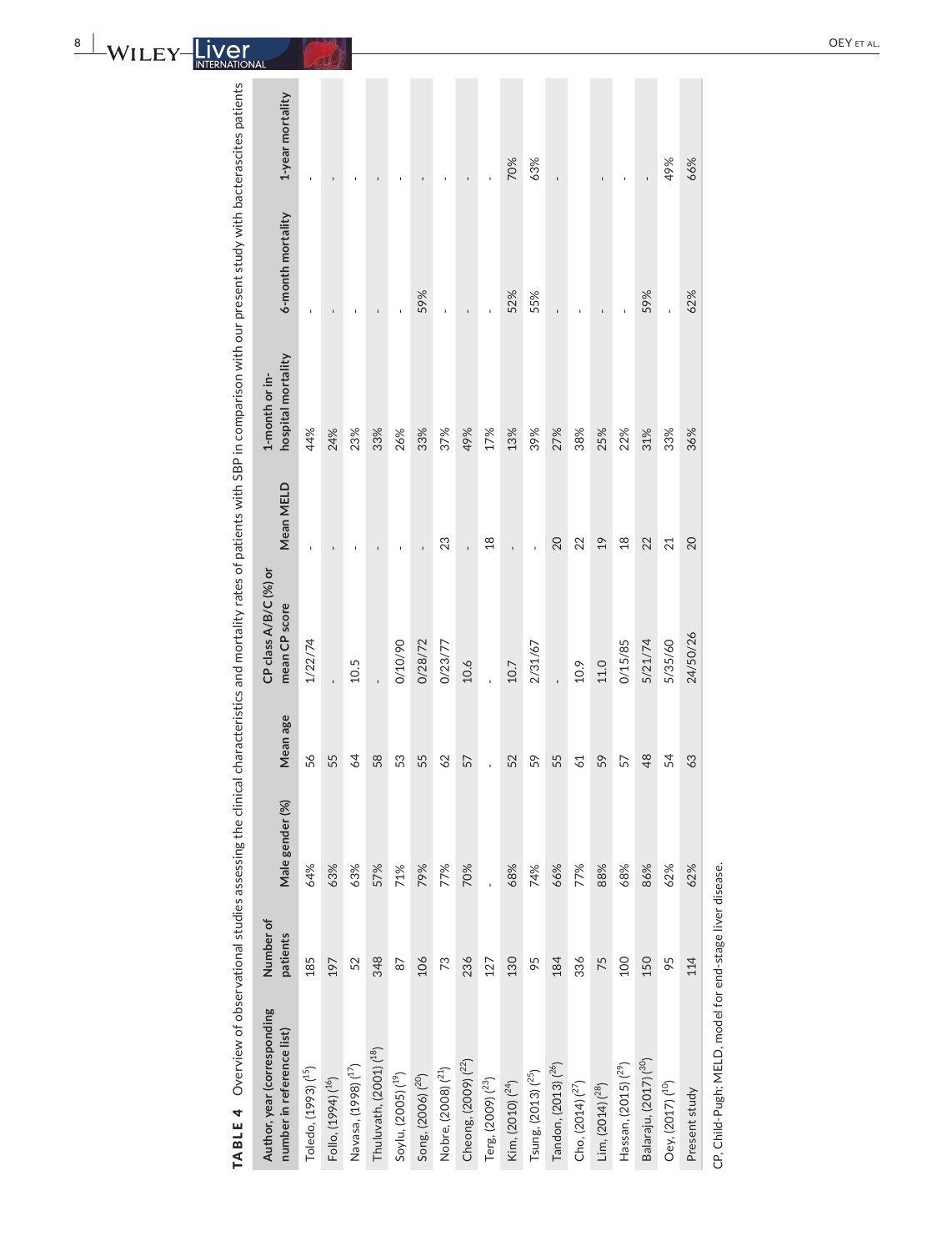which has been previously postulated in studies analysing patients with bacteremia.<sup>31,32</sup> Furthermore, traumatic paracentesis were highly unlikely to explain any cases of bacterascites in our cohort. In all polymicrobial bacteracites, a maximum of three different organisms were cultured and not the variety of bowel flora expected after perforation.<sup>33</sup> Thus, it is more likely bacterascites is an actual colonization of ascites, either behaving as a different form of peritonitis or with a large probability of evolving into a classic infection.

Earlier reports have suggested bacterascites patients might have higher levels of bactericidal and opsonic activity, reflected by higher protein concentrations in ascites, preventing a full-blown inflammatory response.<sup>4,34</sup> Despite the fact that protein concentrations in ascites were measured on an irregular basis in our cohort, the mean protein level of 16 g/L does not indicate patients are deviant from SBP patients. 35,36

Unexpectedly, female gender was one of the factors increasing the odds to receive antibiotic treatment for bacterascites. We found a correlation between female gender with autoimmune-related liver disease aetiology and immunosuppressant use. Female patients were more likely to have autoimmune hepatitis, primary biliary cirrhosis, or nonalcoholic steatohepatitis and more often used immunosuppressive medication. Possibly, the threshold to prescribe antibiotic treatment for bacterascites is lower in patients using immunosuppressive medication.

One of the goals of this study was to determine the clinical course of bacterascites. In two-thirds of the cases, the treating physician decided to initiate antibiotic treatment. However, in the 46 episodes not treated with antibiotics, 17% died before culture results were known. In the 26 untreated patients undergoing repeated paracentesis, 42% were diagnosed with either ongoing bacterascites or SBP.

The results of this study do not support the importance to distinguish clinically between symptomatic and asymptomatic bacterascites. The proportion of untreated bacterascites, which spontaneously resolved, was equal in symptomatic and asymptomatic patients. Furthermore, the presence of signs or symptoms of infection was not an independent predictor for mortality.

The rate of 25% MDR bacteria found in all bacterascites episodes was relatively high for the Netherlands, but it is in line with current international microbiologic SBP studies reporting MDR bacteria rates of 27%-67%.37-39 The involvement of MDR bacteria in bacterascites was not associated independently with mortality in our study. Whether there is an independent association between MDR bacteria and a worse prognosis is still unclear with contrasting findings in studies regarding SBP.<sup>10,20,22,40,41</sup>

As shown in Figure 4, the prognosis after bacterascites is worse than the reported prognosis based on the MELD score, as developed in a large cohort of patients with advanced chronic liver disease.<sup>11,12</sup> The relatively high rate of short-term mortality suggests bacterascites is either directly endangering the patient or a symptom of a critical condition. Therefore, these data suggest that these patients should be medically supported by all available means including antibiotic treatment. Timely and appropriate antibiotic treatment, as has been proven effective in SBP, seems appropriate in bacterascites.<sup>9</sup>

# **|** OEY et al. **9**

Taking in consideration that 27 of the 46 untreated cases of bacterascites in our cohort spontaneously resolved bacterascites, this clinical measure might induce a significant over-treatment. This study evidently does not prove that treating bacterascites in patients with spontaneously resolving infection will improve prognosis. Although we found age and MELD score important predictors for patients with a worse clinical course, it is clinically difficult to accurately distinguish these patients from patients resolving the infection spontaneously.

To the best of our knowledge, this is one of the first studies concentrating solely on bacterascites by analysing a large cohort of consecutive patients. Our cohort with 123 patients is substantially larger than previously reported cohorts including  $18-48$  patients.<sup>2-7</sup> One of the limitations of this study is that, because of the retrospective design, the natural course of bacterascites could not be optimally studied. For instance, it may well be that patients received antibiotic treatment while the bacterascites would have resolved spontaneously. It should also be pointed out that 14 patients had multiple bacterascites episodes, which could have led to a possible statistical bias, since a correlation between episodes of the same patient was ignored. Prospective studies would be necessary to further define the natural history of bacterascites and the optimal diagnostic and therapeutic strategy. Such studies could also confirm our finding that bacterascites carries a mortality risk comparable to that of SBP.

In conclusion, bacterascites is a complication of cirrhosis comparable to SBP with respect to clinical background and prognosis. Also considering that bacterascites seems to persist or to evolve into SBP in a substantial proportion of cases, with no clear differences in the course of symptomatic vs asymptomatic patients, our results may suggest that the (antibiotic) treatment strategy in bacterascites and SBP should be the same.

#### **ACKNOWLEDGEMENT**

We would like to thank Professor Annelies Verbon for her efforts in our collaborative project on ascitic fluid infections.

#### **CONFLICT OF INTEREST**

The authors do not have any disclosures to report.

#### **ORCID**

*Rosalie C. Oey* <http://orcid.org/0000-0003-1032-495X> *Henk R. Buuren* <http://orcid.org/0000-0002-1299-0553> *Nicole S. Erler* <http://orcid.org/0000-0002-9370-6832>

#### **REFERENCES**

1. Rimola A, Garcia-Tsao G, Navasa M, et al. Diagnosis, treatment and prophylaxis of spontaneous bacterial peritonitis: a consensus document. International Ascites Club. *J Hepatol*. 2000;32(1):142‐153.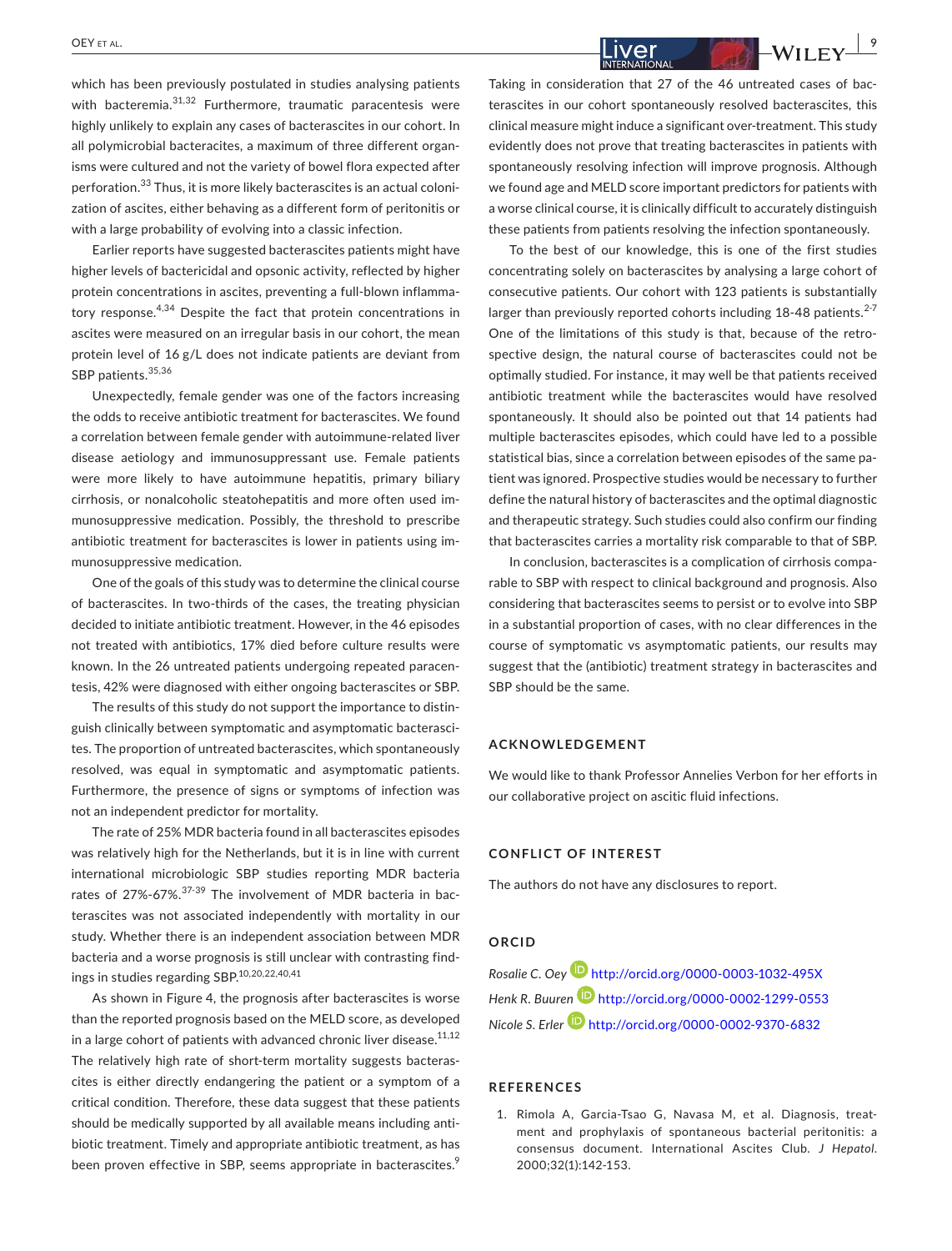**10 |** *MILEY* |*IVAL**<b><i>PHILARECORD <b>PILEY OEY ETAL.* 

- 2. Pinzello G, Simonetti RG, Craxi A, Di Piazza S, Spano C, Pagliaro L. Spontaneous bacterial peritonitis: a prospective investigation in predominantly nonalcoholic cirrhotic patients. *Hepatology*. 1983;3(4):545‐549.
- 3. Runyon BA, Hoefs JC, Canawati HN. Polymicrobial bacterascites. A unique entity in the spectrum of infected ascitic fluid. *Arch Intern Med*. 1986;146(11):2173‐2175.
- 4. Runyon BA. Monomicrobial nonneutrocytic bacterascites: a variant of spontaneous bacterial peritonitis. *Hepatology*. 1990;12(4 Pt 1):710‐715.
- 5. Pelletier G, Lesur G, Ink O, et al. Asymptomatic bacterascites: is it spontaneous bacterial peritonitis? *Hepatology*. 1991;14(1):112‐ 115.
- 6. Chu CM, Chang KY, Liaw YF. Prevalence and prognostic significance of bacterascites in cirrhosis with ascites. *Dig Dis Sci*. 1995;40(3):561‐565.
- 7. Lutz P, Goeser F, Kaczmarek DJ, et al. Relative ascites polymorphonuclear cell count indicates bacterascites and risk of spontaneous bacterial peritonitis. *Dig Dis Sci*. 2017;62:2558‐2568.
- 8. Runyon BA, Aasld. Introduction to the revised American Association for the Study of Liver Diseases Practice Guideline management of adult patients with ascites due to cirrhosis 2012. *Hepatology*. 2013;57(4):1651‐1653.
- 9. European Association for the Study of the L. EASL clinical practice guidelines on the management of ascites, spontaneous bacterial peritonitis, and hepatorenal syndrome in cirrhosis. *J Hepatol*. 2010;53(3):397‐417.
- 10. Oey RC, de Man RA, Erler NS, Verbon A, van Buuren HR. Microbiology and antibiotic susceptibility patterns in spontaneous bacterial peritonitis: a study of two Dutch cohorts at a 10-year interval. *United European Gastroenterol J*. 2017;6:614‐621.
- 11. Kamath PS, Wiesner RH, Malinchoc M, et al. A model to predict survival in patients with end-stage liver disease. *Hepatology*. 2001;33(2):464‐470.
- 12. Wiesner R, Edwards E, Freeman R, et al. Model for end-stage liver disease (MELD) and allocation of donor livers. *Gastroenterology*. 2003;124(1):91‐96.
- 13. Dever JB, Sheikh MY. Review article: spontaneous bacterial peritonitis–bacteriology, diagnosis, treatment, risk factors and prevention. *Aliment Pharmacol Ther*. 2015;41(11):1116‐1131.
- 14. McHutchison JG, Runyon BA. *Spontaneous Bacterial Peritonitis*. Philadelphia: WB Saunders Company; 1994.
- 15. Toledo C, Salmeron JM, Rimola A, et al. Spontaneous bacterial peritonitis in cirrhosis: predictive factors of infection resolution and survival in patients treated with cefotaxime. *Hepatology*. 1993;17(2):251‐257.
- 16. Follo A, Llovet JM, Navasa M, et al. Renal impairment after spontaneous bacterial peritonitis in cirrhosis: incidence, clinical course, predictive factors and prognosis. *Hepatology*. 1994;20(6): 1495‐1501.
- 17. Navasa M, Follo A, Filella X, et al. Tumor necrosis factor and interleukin-6 in spontaneous bacterial peritonitis in cirrhosis: relationship with the development of renal impairment and mortality. *Hepatology*. 1998;27(5):1227‐1232.
- 18. Thuluvath PJ, Morss S, Thompson R. Spontaneous bacterial peritonitis–in-hospital mortality, predictors of survival, and health care costs from 1988 to 1998. *Am J Gastroenterol*. 2001;96(4): 1232‐1236.
- 19. Soylu AR, Dokmeci G, Tezel A, et al. Predictors of short-term outcome of spontaneous bacterial peritonitis in Turkish cirrhotic patients. *J Gastroenterol Hepatol*. 2005;20(4):657‐660.
- 20. Song JY, Jung SJ, Park CW, et al. Prognostic significance of infection acquisition sites in spontaneous bacterial peritonitis: nosocomial versus community acquired. *J Korean Med Sci*. 2006;21(4): 666‐671.
- 21. Nobre SR, Cabral JE, Gomes JJ, Leitao MC. In-hospital mortality in spontaneous bacterial peritonitis: a new predictive model. *Eur J Gastroenterol Hepatol*. 2008;20(12):1176‐1181.
- 22. Cheong HS, Kang CI, Lee JA, et al. Clinical significance and outcome of nosocomial acquisition of spontaneous bacterial peritonitis in patients with liver cirrhosis. *Clin Infect Dis*. 2009;48(9):1230‐1236.
- 23. Terg R, Gadano A, Cartier M, et al. Serum creatinine and bilirubin predict renal failure and mortality in patients with spontaneous bacterial peritonitis: a retrospective study. *Liver Int*. 2009;29(3):415‐419.
- 24. Kim SU, Kim DY, Lee CK, et al. Ascitic fluid infection in patients with hepatitis B virus-related liver cirrhosis: culture-negative neutrocytic ascites versus spontaneous bacterial peritonitis. *J Gastroenterol Hepatol*. 2010;25(1):122‐128.
- 25. Tsung PC, Ryu SH, Cha IH, et al. Predictive factors that influence the survival rates in liver cirrhosis patients with spontaneous bacterial peritonitis. *Clin Mol Hepatol*. 2013;19(2):131‐139.
- 26. Tandon P, Kumar D, Seo YS, et al. The 22/11 risk prediction model: a validated model for predicting 30-day mortality in patients with cirrhosis and spontaneous bacterial peritonitis. *Am J Gastroenterol*. 2013;108(9):1473‐1479.
- 27. Cho Y, Park SY, Lee JH, et al. High-sensitivity C-reactive protein level is an independent predictor of poor prognosis in cirrhotic patients with spontaneous bacterial peritonitis. *J Clin Gastroenterol*. 2014;48(5):444‐449.
- 28. Lim TS, Kim BK, Lee JW, et al. Use of the delta neutrophil index as a prognostic factor of mortality in patients with spontaneous bacterial peritonitis: implications of a simple and useful marker. *PLoS ONE*. 2014;9(1):e86884.
- 29. Hassan EA, Abdel Rehim AS. Creatinine modified Child-Turcotte-Pugh and integrated model of end-stage liver disease scores as predictors of spontaneous bacterial peritonitis-related in-hospital mortality: applicable or not. *J Gastroenterol Hepatol*. 2015;30(7): 1205‐1210.
- 30. Balaraju G, Patil M, Krishnamurthy AC, Karanth D, Devarbhavi H. Comparative study of community acquired and nosocomial spontaneous bacterial peritonitis and its variants in 150 patients. *J Clin Exp Hepatol*. 2017;7(3):215‐221.
- 31. Abe R, Oda S, Sadahiro T, et al. Gram-negative bacteremia induces greater magnitude of inflammatory response than Gram-positive bacteremia. *Crit Care*. 2010;14(2):R27.
- 32. Surbatovic M, Popovic N, Vojvodic D, et al. Cytokine profile in severe Gram-positive and Gram-negative abdominal sepsis. *Sci Rep*. 2015;5:11355.
- 33. Runyon BA, Hoefs JC. Ascitic fluid analysis in the differentiation of spontaneous bacterial peritonitis from gastrointestinal tract perforation into ascitic fluid. *Hepatology*. 1984;4(3):447‐450.
- 34. Runyon BA. Low-protein-concentration ascitic fluid is predisposed to spontaneous bacterial peritonitis. *Gastroenterology*. 1986;91(6):1343‐1346.
- 35. Terg R, Casciato P, Garbe C, et al. Proton pump inhibitor therapy does not increase the incidence of spontaneous bacterial peritonitis in cirrhosis: a multicenter prospective study. *J Hepatol*. 2015;62(5):1056‐1060.
- 36. Bruns T, Lutz P, Stallmach A, Nischalke HD. Low ascitic fluid protein does not indicate an increased risk for spontaneous bacterial peritonitis in current cohorts. *J Hepatol*. 2015;63(2):527‐ 528.
- 37. Aardema H, Arends JP, de Smet AM, Zijlstra JG. Burden of highly resistant microorganisms in a Dutch intensive care unit. *Neth J Med*. 2015;73(4):169‐174.
- 38. Salerno F, Borzio M, Pedicino C, et al. The impact of infection by multidrug-resistant agents in patients with cirrhosis. A multicenter prospective study. *Liver Int*. 2017;37(1):71‐79.